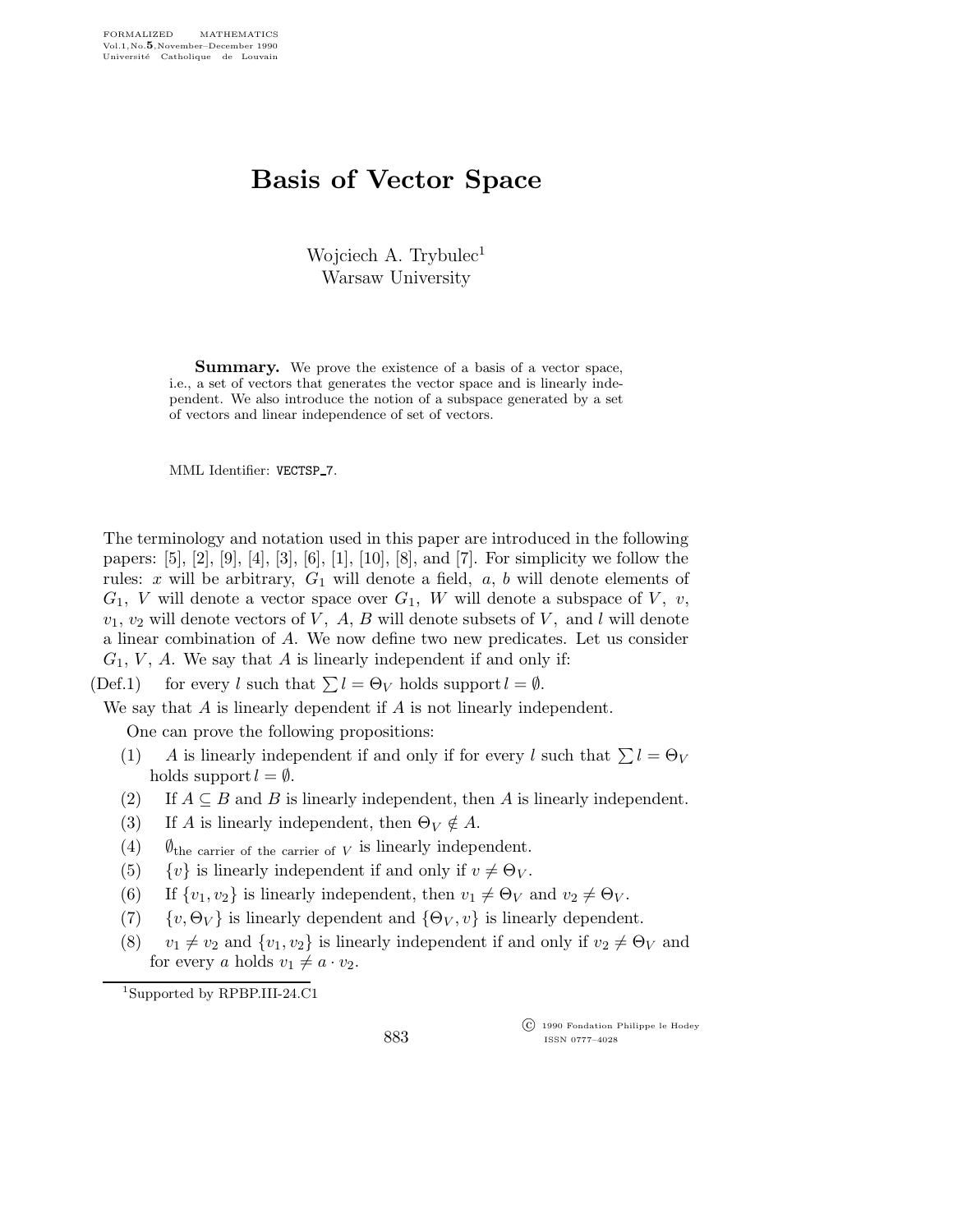(9)  $v_1 \neq v_2$  and  $\{v_1, v_2\}$  is linearly independent if and only if for all a, b such that  $a \cdot v_1 + b \cdot v_2 = \Theta_V$  holds  $a = 0_{G_1}$  and  $b = 0_{G_1}$ .

Let us consider  $G_1$ , V, A. The functor  $\text{Lin}(A)$  yields a subspace of V and is defined by:

(Def.2) the carrier of the carrier of  $\text{Lin}(A) = \{\sum l\}.$ 

The following propositions are true:

- (10) If the carrier of the carrier of  $W = \{\sum l\}$ , then  $W = \text{Lin}(A)$ .
- (11) The carrier of the carrier of  $\text{Lin}(A) = \{\sum l\}.$
- (12)  $x \in \text{Lin}(A)$  if and only if there exists l such that  $x = \sum l$ .
- (13) If  $x \in A$ , then  $x \in \text{Lin}(A)$ .

The following propositions are true:

- $(14)$  Lin $(\emptyset_{\text{the carrier of the carrier of } V}) = \mathbf{0}_{V}.$
- (15) If  $\text{Lin}(A) = \mathbf{0}_V$ , then  $A = \emptyset$  or  $A = \{\Theta_V\}.$
- (16) If  $A =$  the carrier of the carrier of W, then  $\text{Lin}(A) = W$ .
- (17) If  $A =$  the carrier of the carrier of V, then  $\text{Lin}(A) = V$ .
- (18) If  $A \subseteq B$ , then  $\text{Lin}(A)$  is a subspace of  $\text{Lin}(B)$ .
- (19) If  $\text{Lin}(A) = V$  and  $A \subseteq B$ , then  $\text{Lin}(B) = V$ .
- (20)  $\text{Lin}(A \cup B) = \text{Lin}(A) + \text{Lin}(B).$
- (21) Lin( $A \cap B$ ) is a subspace of Lin(A) ∩ Lin(B).
- (22) If A is linearly independent, then there exists B such that  $A \subseteq B$  and B is linearly independent and  $\text{Lin}(B) = V$ .
- (23) If  $\text{Lin}(A) = V$ , then there exists B such that  $B \subseteq A$  and B is linearly independent and  $\text{Lin}(B) = V$ .

Let us consider  $G_1$ , V. A subset of V is called a basis of V if:

 $(Def.3)$  it is linearly independent and  $Lin(it) = V$ .

We now state the proposition

- (24) If A is linearly independent and  $\text{Lin}(A) = V$ , then A is a basis of V. In the sequel  $I$  will denote a basis of  $V$ . We now state four propositions:
- $(25)$  I is linearly independent.
- $(26)$   $\text{Lin}(I) = V.$
- (27) If A is linearly independent, then there exists I such that  $A \subseteq I$ .
- (28) If  $\text{Lin}(A) = V$ , then there exists I such that  $I \subseteq A$ .

## References

- [1] Grzegorz Bancerek and Krzysztof Hryniewiecki. Segments of natural numbers and finite sequences. Formalized Mathematics, 1(1):107–114, 1990.
- [2] Czesław Byliński. Functions from a set to a set. Formalized Mathematics,  $1(1):153-164, 1990.$